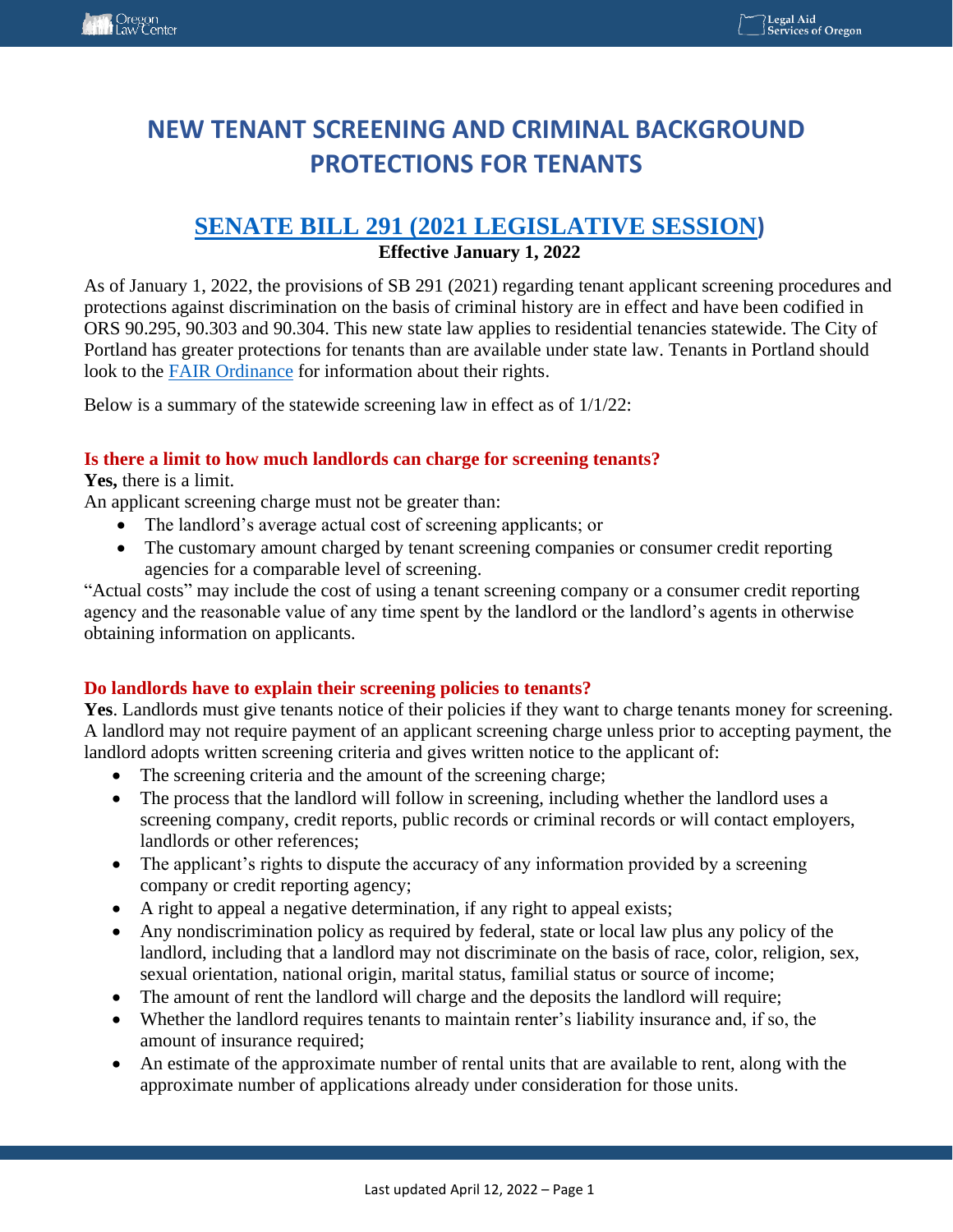#### **Can tenants get their money back if landlord never screens?**

**Yes.** A landlord must refund the screening charge within a reasonable time if the landlord:

- Fills the unit before screening the applicant; or
- Does not screen the applicant for any reason.

An applicant may not recover a screening charge if the applicant refuses an offer from the landlord to rent the dwelling unit.

#### **Are there limits on what landlords can consider in tenant screening?**

**Yes.** Some information about tenants is off-limits for landlords when considering whether to rent to them.

- Medical Marijuana Cards: A landlord may not consider the possession of a medical marijuana card or status as a medical marijuana patient.
- Prior Evictions: Prior eviction court filing records cannot be considered if:
	- o The case was dismissed or resulted in a judgment for the tenant;
	- o The judgment is 5 or more years old; or
	- o The judgment is for an eviction where the basis of the eviction occurred between April 1, 2020, and February 28, 2022 (e.g., the lease violation took place in this time period, even if the judgment was entered outside the timeframe).
- Criminal History:
	- o *Prior Convictions:* Criminal convictions or pending charges can only be considered for conduct that is presently illegal in this state and that is:
		- A person crime;
		- A sex offense:
		- A crime involving financial fraud, including identity theft and forgery; or
		- Any other crime if the conduct for which the applicant was convicted or charged is of a nature that would adversely affect property of the landlord or a tenant or the health, safety or right to peaceful enjoyment of the premises of residents, the landlord or the landlord's agent.
	- o *Prior Arrests*: Previous arrests may only be considered if the arrest resulted in criminal charges of a crime for which a conviction may be considered as described above, *and*:
		- The applicant was convicted of the charges; *or*
		- The charges are pending and the applicant is not presently participating in a diversion, conditional discharge or deferral of judgment program on the charges.

#### **Can landlords automatically deny a tenant for something on their criminal record?**

**No.** Landlords cannot automatically deny a tenant for something on their criminal record. Before denying an application on the basis of criminal history, a landlord must:

- Provide an opportunity for the applicant to submit supplemental evidence to explain, justify or negate the relevance of potentially negative information;
- Conduct an individualized assessment of the applicant, including any supplemental evidence, taking into consideration:
	- o The nature and severity of the incidents that would lead to a denial;